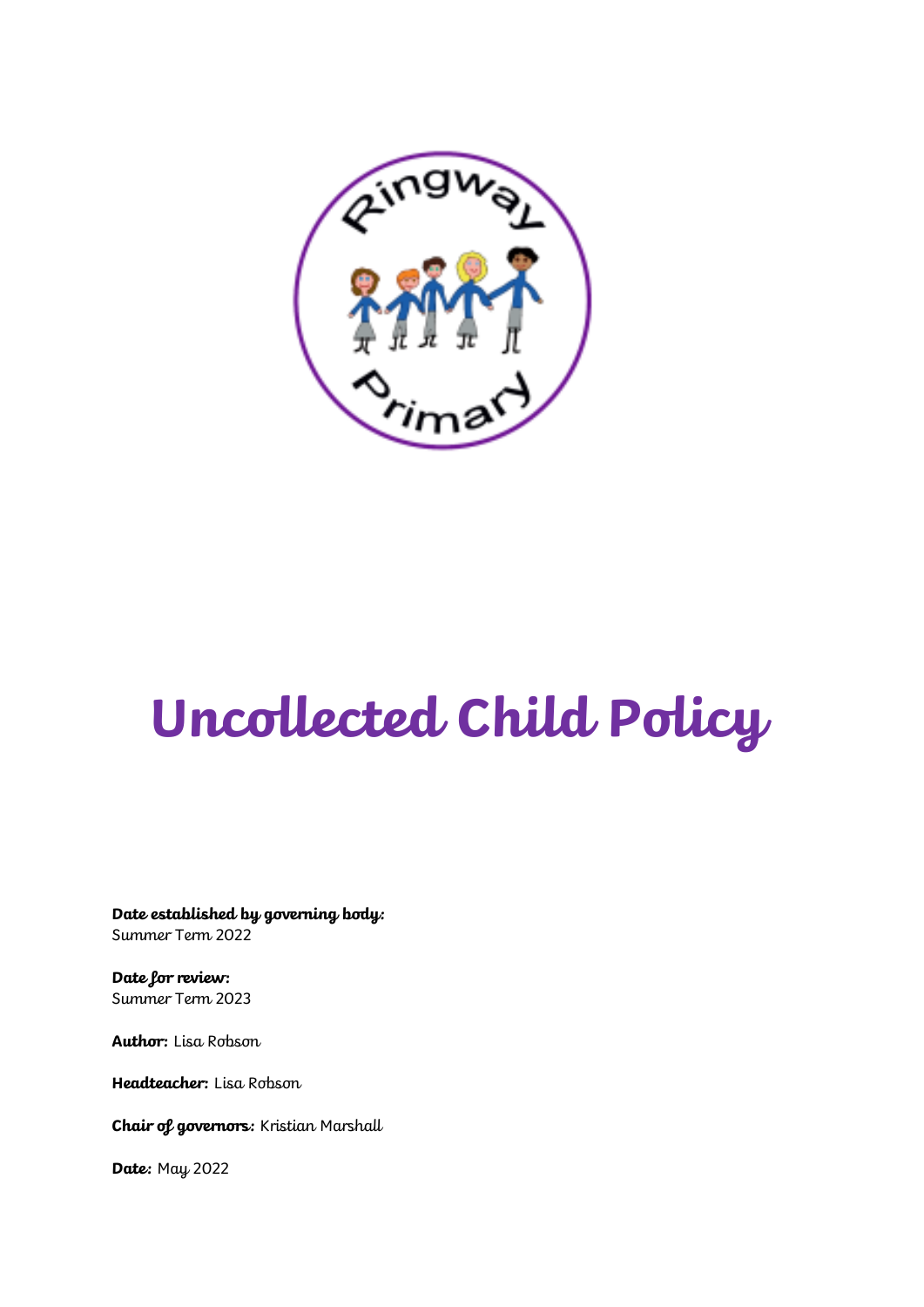## Uncollected Child Policy

#### **Purpose**

To ensure the safeguarding of all children, it is essential that the school has a procedure in place for the safe collection of all children at the end of a school day, and guidance for parents in the event of them being late/unable to collect their child.

#### **Aims**

- To keep children safe.
- To ensure that all members of the school community are aware of the correct procedures for the end of the school day.
- To highlight the importance of maintaining clear lines of communication and up-to-date contact details.

#### **Policy**

- The school expects children to be collected at the end of the school day, which is 3.15PM.
- The school gates are opened at 3.00PM. Parents are reminded to keep the area around the classroom doors clear to enable children to make a safe exit.
- Children in Nursery/ Reception and Key Stage One are let out of classroom doors at 3.15PM and handed over to their parent/carer. Parents/carers are expected to wait outside the classroom to collect their child.
- Children in Key Stage Two are let out of class at 3.15PM. Parents/carers are expected to wait for their child in the playground area, outside their child's classroom.
- Children in Year 5 and 6 may walk home on their own if written parental permission has been given to the school office either on paper or via email.
- If the person expected to collect the child is not there, the child will be kept in the classroom. Any child not collected within 15 minutes will be taken to our school after-school club and should be collected from there.
- Please refer to Guidance for Parents within this policy for the procedure beyond this point.

### Guidance for parents/carers in the event of a parent/carer not arriving to collect the child at the end of the school day.

- As a parent/carer, it is your responsibility to ensure that your child is collected on time at the end of the school day.
- Please ensure that the school has up-to-date telephone numbers to contact you in an emergency.